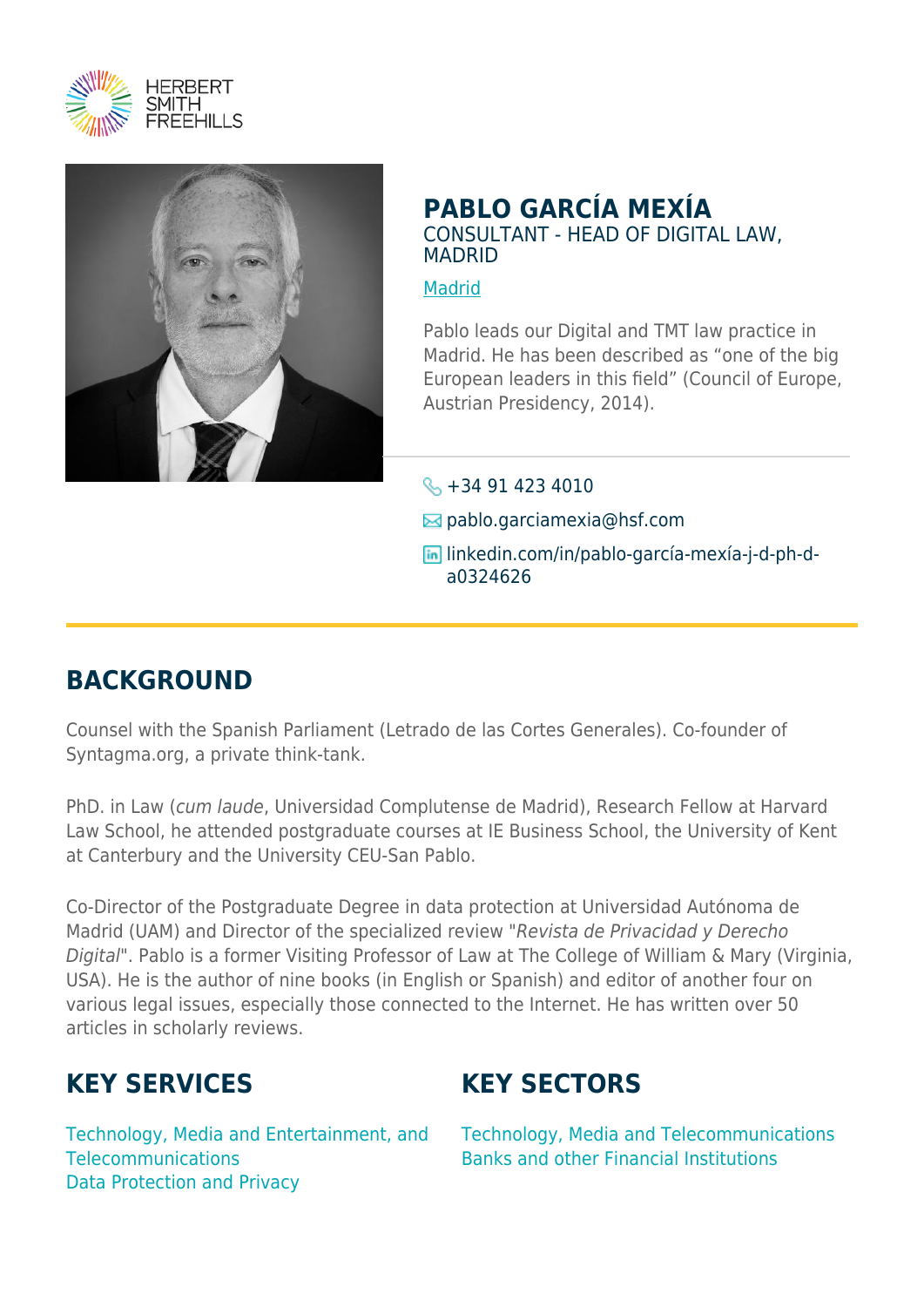# **EXPERIENCE**

He has experience in providing legal advice on matters related to digital regulation to national and international companies, as well as public institutions.

Pablo has performed as an Arbitrator with the World Bank (ICSID), an international consultant with the United Nations and the European Union, has been Director of Human Resources of the Senate of Spain, Secretary General of Madrid´s Regional Parliament and Director of International Relations of Spain´s Congress of Deputies.

### **ACCOLADES**

- Cruz de oficial de la Orden de Isabel la Católica (a decoration granted by the King of Spain)
- ISACA 2019 Award to Exceptional Achievement in Legal Cybersecurity

#### **PUBLICATIONS**

**As author or director**

- "Cryptoregulation in a Nutshell", Wolters Kluwer (2020)
- "The Open Internet. Regulatory Challenges of a Network Born Free", RDU Editores (2018)
- "Código de las Telecomunicaciones", Agencia Estatal Boletín Oficial del Estado (2015)
- "Derechos y libertades, internet y tics", Editorial Tirant lo Blanch (2014)
- "Historias de Internet. Casos y cosas de la Red de redes", Tirant Humanidades (2012)
- "European Internet Law", Netbiblo S.L. (2009)
- "Principios de derecho de Internet", Librería Tirant lo Blanch, S.L. 2nd ed. (2005)